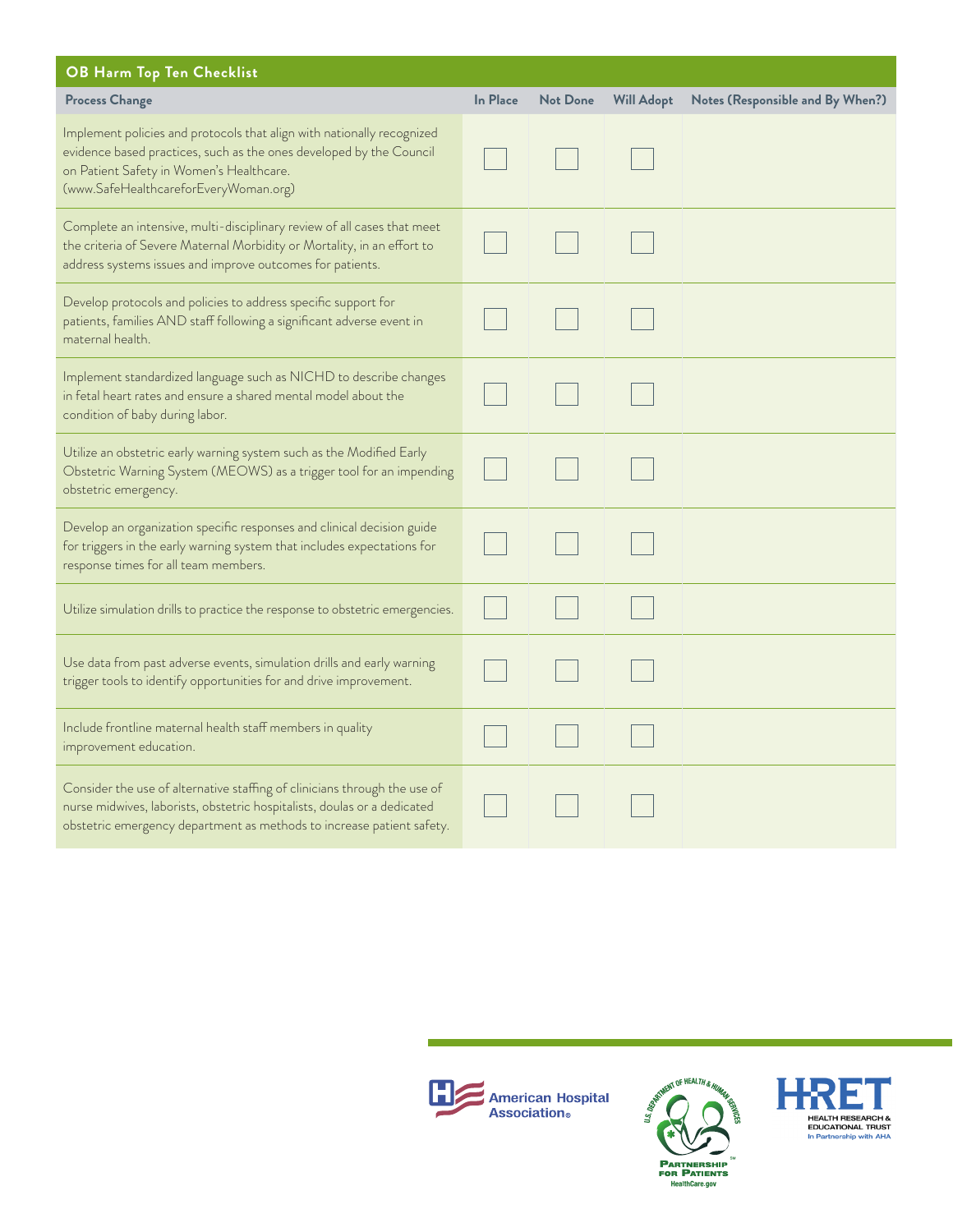| OB Hemorrhage Top Ten Checklist                                                                                                                                                                                                                  |          |                 |                   |                                  |
|--------------------------------------------------------------------------------------------------------------------------------------------------------------------------------------------------------------------------------------------------|----------|-----------------|-------------------|----------------------------------|
| <b>Process Change</b>                                                                                                                                                                                                                            | In Place | <b>Not Done</b> | <b>Will Adopt</b> | Notes (Responsible and By When?) |
| Develop a hemorrhage cart with sutures, balloons, medications and a<br>copy of the hospital's hemorrhage protocol to be kept in a secure, easily<br>accessible area for nursing staff.                                                           |          |                 |                   |                                  |
| Develop a hospital decision making guide for the response to<br>hemorrhage using an evidence based example, such as the Maternal<br>Hemorrhage Toolkit found on www.CMQCC.org, with the involvement<br>of the blood bank, nurses and physicians. |          |                 |                   |                                  |
| Schedule simulation drills to practice the response to obstetrical<br>emergencies, such as hemorrhage, on a regular basis.                                                                                                                       |          |                 |                   |                                  |
| Place copies of the hospital's hemorrhage protocol in prominent places<br>in each patient room.                                                                                                                                                  |          |                 |                   |                                  |
| Document cumulative blood loss during delivery (instead of estimated<br>blood loss) by using graduated drapes, weighing sponges and drapes.                                                                                                      |          |                 |                   |                                  |
| Utilize a risk-assessment tool at prenatal visits, on admission, during<br>labor and after delivery to document and alert staff of a patient's risk<br>of hemorrhage.                                                                            |          |                 |                   |                                  |
| Establish a culture of huddles for high risk patients and post<br>event debriefings.                                                                                                                                                             |          |                 |                   |                                  |
| Review all hemorrhages that require four or more units of packed red<br>blood cell transfusion with a perinatal improvement team to identify<br>systems issues.                                                                                  |          |                 |                   |                                  |
| Include members from the blood bank, laboratory, pharmacy and unit<br>secretary staff in the multidisciplinary perinatal quality improvement team<br>tasked with customizing a massive transfusion plan for the organization.                    |          |                 |                   |                                  |
| Utilize alerts within the electronic medical record to set up parameters<br>for cumulative blood loss to alert clinicians of an impending hemorrhage.                                                                                            |          |                 |                   |                                  |